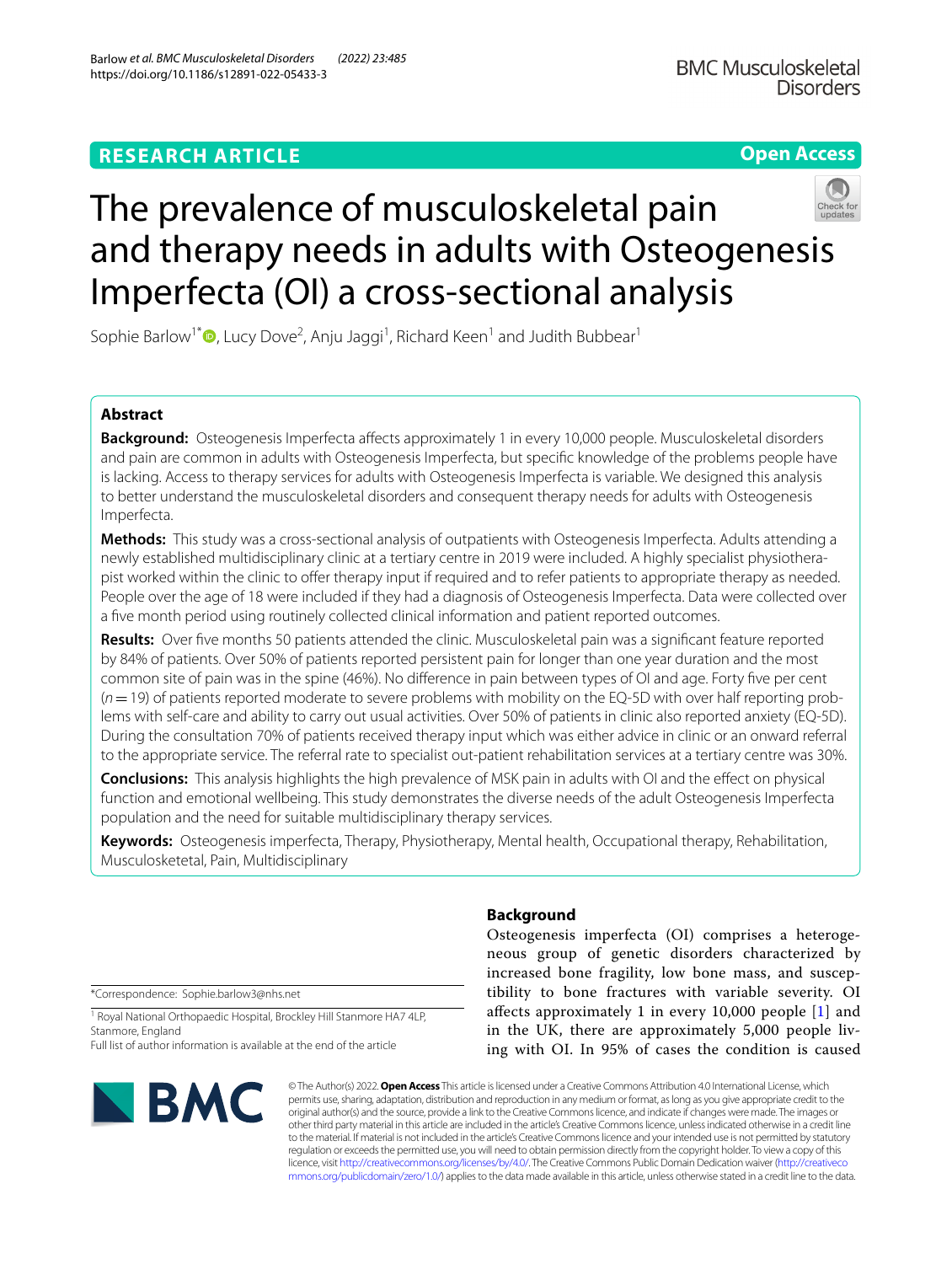by mutations in the COL1A1 and COL1A2 genes, and transmission is most commonly autosomal dominant. There are also autosomal recessive forms of the condition which generally have a more severe clinical presentation [\[2\]](#page-6-1).

The clinical presentation of OI varies widely and is classifed accordingly; mild (type I), neonatally fatal (type II), moderate deformity (type IV) and severe progressive skeletal deformity (type III) [[2\]](#page-6-1). OI can afect multiple systems including cardiovascular, pulmonary, dental, auditory and musculoskeletal [\[3](#page-6-2)]. Bone fragility and recurrent fractures are the main clinical manifestation of the condition. Musculoskeletal (MSK) problems in OI could be due to joint hypermobility, scoliosis, deformity secondary to fractures, tendinopathy or muscles that fatigue easily. A recent study showed that adults with OI have a 64% rate of MSK concerns compared to  $1-3\%$  in a population without OI [\[3\]](#page-6-2).

Management of OI should be multidisciplinary involving experienced medical, orthopaedic, physiotherapy and rehabilitation specialists. There is currently no cure for OI, although bisphosphonate therapy is used in children and can be used in adults  $[1]$  $[1]$ . The multidisciplinary approach to OI treatment is well established in the paediatric population however the transition to adulthood less so, despite concerns of other health conditions [\[3](#page-6-2)]. We therefore designed this analysis to understand what the MSK disorders and consequent therapy needs are of adults with Osteogenesis Imperfecta.

## **Methods**

In October 2019 a multidisciplinary team (MDT) clinic was established at a tertiary centre, for adults with OI. The team included two consultant metabolic bone specialists, a clinical nurse specialist, a geneticist, a research co-ordinator and a specialist physiotherapist with expertise in hypermobility and persistent pain. The project was reviewed by the local research and innovation centre at The Royal National Orthopaedic Hospital SE19.0035 and considered a service evaluation therefore no formal ethical approval was required. Routine clinic data was captured as part of the clinic appointment therefore verbal consent was obtained and recorded as part of patient notes. This was considered appropriate under the guidance of the research innovation centre.

The type of OI presentation was categorised by the consultants in clinic according to the Sillence classifcation [[2\]](#page-6-1) and whether they had a mild, moderate or severe phenotype.

STROBE standards for use in observational studies were used.

## **Eligibility**

Routine data was collected in the MDT clinic for patients who were over the age of 18 years and had a clinical diagnosis of OI.

## **Data collection**

Data were collected over a fve month period from October 2019 to February 2020 by the physiotherapist in clinic. Demographic data including age, gender and work status were collected. Patient reported outcome measures EQ-5D-5L (EuroQol) [\[4](#page-6-3)] and brief pain inventory scale (short form) (BPS) [[5\]](#page-6-4) were collected by questionnaire. The patients were asked to complete the BPS based on their MSK pain. The BPS measures the severity of pain on an 11 point scale ranging from 0 (corresponding to 'no pain') to 10 ('pain as bad as you can imagine'); we adopted the approach in a study by [[6](#page-6-5)] Kawai et al. 2017 and took the average score as a measure of severity and categorized the scores as follows; mild pain  $(1-3)$ , moderate pain  $(4-6)$  and severe pain (7–10). Pain interference with daily activities was defned as a mean score of 5 or above. In addition, we recorded the number of reported fractures in the last two years, the duration and site of MSK pain as well as the therapy intervention or onward referral.

## **Data analysis**

Descriptive data are given as means, ranges, frequencies and percentages. Excel version 14.7.3. was used to make calculations. Further statistical analysis was performed using Stata version 15.1. The comparison between the types of OI was performed using an un-paired t-test and the EQ-5D-5L outcomes were compared between groups using the Mann–Whitney test. An additional analysis examined the association between age and BPI pain score using a Pearson correlation.

## **Results**

During the fve month data collection period ffty adults with OI attended the MDT clinic. The demo-graphic data is presented in Table [1.](#page-2-0) The demographic data shows that more women than men accessed the clinic during this time whilst the prevalence in OI is equally split between genders. There were only a small number of type III patients, an insufficient number to include in a formal analyses between types. Thus, statistical comparisons were made between type I and type IV patients only.

## **Musculoskeletal pain and fractures**

MSK pain was a signifcant feature of patients presenting in clinic with 86%  $(n=43)$  of those attending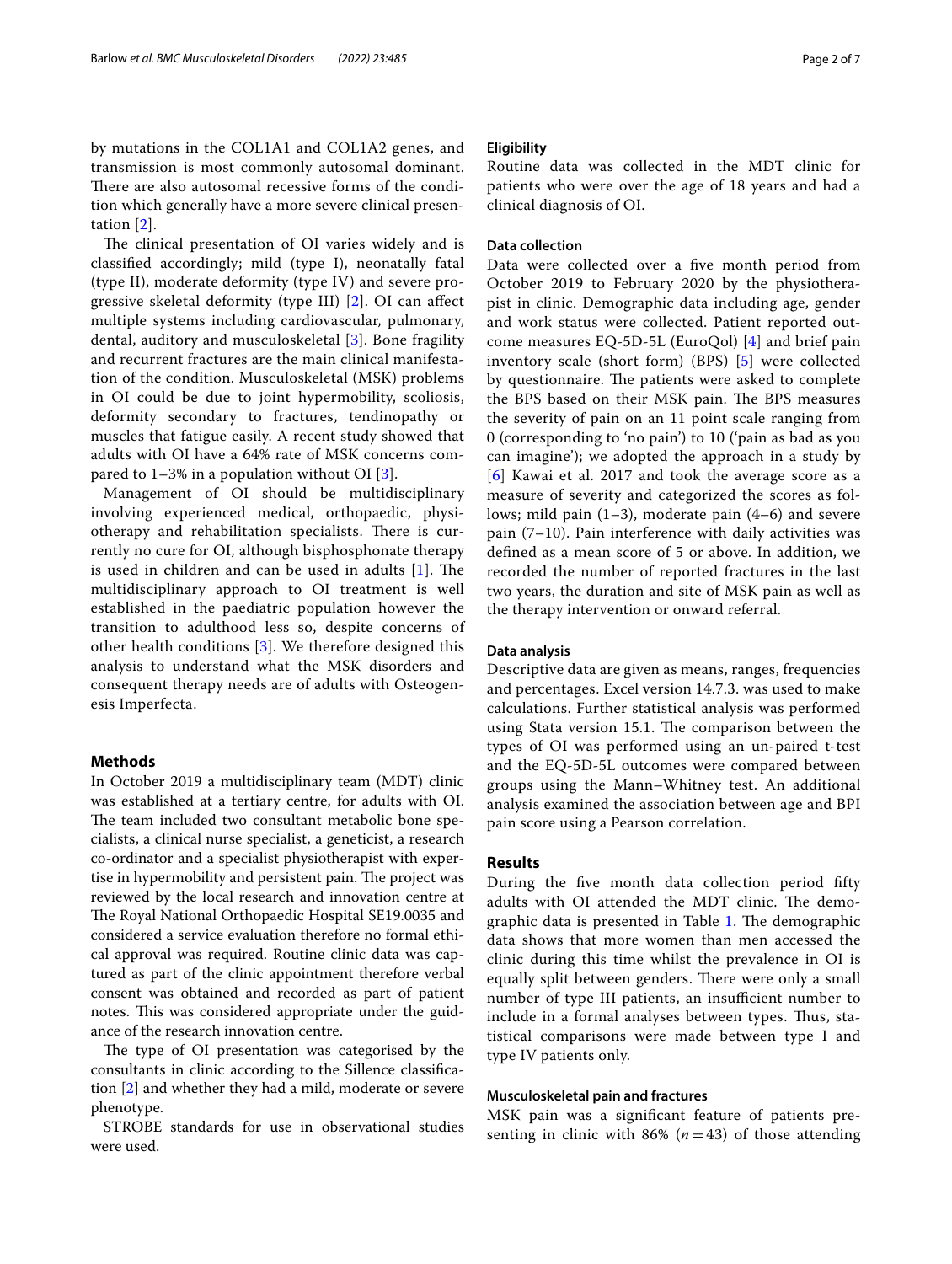## <span id="page-2-0"></span>**Table 1** Characteristics of participants

|                            | Total sample $(n=50)$ |
|----------------------------|-----------------------|
| Age, mean (SD)             | 38.42 (12.33)         |
| Age range (years)          | $23 - 76$             |
| Female                     | 31 (62%)              |
| Male                       | 19 (38%)              |
| OI Type                    |                       |
| Type I                     | 36 (72%)              |
| Type III                   | 4(8%)                 |
| Type IV                    | 10 (20%)              |
| Work status                |                       |
| Employed                   | 27 (54%)              |
| Not employed               | 17 (34%)              |
| Studying                   | 3(6%)                 |
| Employed but on sick leave | 3(6%)                 |

reporting symptoms of pain. For those patients reporting pain, the duration of pain symptoms ranged from 0–12 months for  $(n=14)$  of patients, between 1–2 years for  $(n=12)$  of patients and  $(n=17)$  of those in clinic reported having pain for over 2 years. The patients reported sites of pain in diferent areas of the body with  $(n=14)$  reporting 1 site of pain,  $(n=11)$  described 2 sites of pain and  $(n=18)$  reporting 3 or more sites of pain. The distribution and frequency of the site of pain is shown in Fig. [1.](#page-2-1) Overall 27 of the patients reported 43 incidences of new fractures in the last 2 years.

The BPI severity scale was fully completed by 37 patients. This showed that  $45\%$  ( $n=18$ ) of patients have mild symptoms with a pain score of 3 or less, 35% (*n*=13) have a pain score of 4–6 which was classifed as moderate and 16%  $(n=6)$  fell into the severe category with pain over 7/10. Overall 29%  $(n=11)$  of patients had an average interference score of>5 inferring that it impacted on their general activity, mood, walking ability, normal work, relations with other people, sleep and enjoyment of life. Statistical analysis demonstrated no diference in age  $(p=0.82)$  or BPI pain scores  $(p=0.20)$  when comparing the patients with OI type I and OI type IV. See Table [2.](#page-3-0)

## **Quality of life**

The EuroQol EQ-5D-5L was used to measure overall quality of life. There were 42 full sets of data collected. One person declined to complete it, one was not collected and six were incomplete. Figure  $2$  (EQ5D data  $(n=42)$ ) represents the data collected. In clinic 22% patients used a wheelchair as their primary mode of mobility, this included a self-propelling and powered wheelchairs, 18% of patients used a walking stick or crutches and 60% mobilised unaided. The mobility measure demonstrates that  $45\%$  ( $n=19$ ) of adults presenting in clinic have moderate-severe problems with their mobility and

<span id="page-2-1"></span>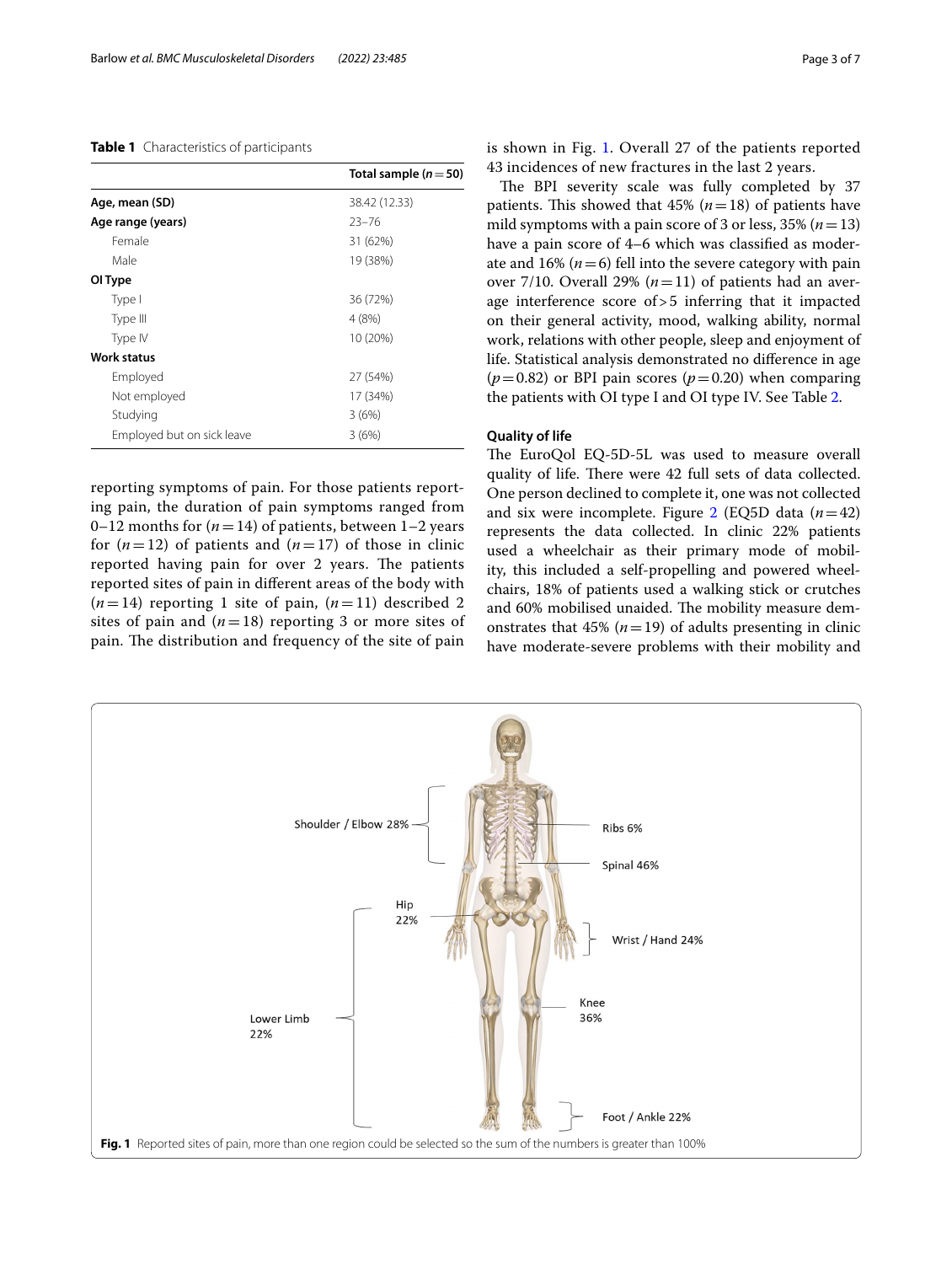# <span id="page-3-0"></span>**Table 2** Comparison between OI types

| Variable                     | Category           | Type I<br>$(n=26)$ | Type III<br>$(n=4)$ | Type IV<br>$(n=10)$ | $P$ -value $(*)$ |
|------------------------------|--------------------|--------------------|---------------------|---------------------|------------------|
| Age                          |                    | $38.1 \pm 11.2$    | $35.0 \pm 10.3$     | $37.1 \pm 12.8$     | 0.82             |
| BPI pain                     |                    | $3.8 \pm 2.2$      | $6.5 \pm 1.0$       | $4.8 \pm 2.0$       | 0.20             |
| Equation 5d mobility         | No problem         | 7 (27%)            | $0(0\%)$            | $0(0\%)$            | < 0.001          |
|                              | Slight problem     | 7(27%)             | $0(0\%)$            | $1(10\%)$           |                  |
|                              | Moderate problem   | 8 (31%)            | $0(0\%)$            | $1(10\%)$           |                  |
|                              | Severe problem     | 4 (15%)            | 1(25%)              | 5 (50%)             |                  |
|                              | Unable             | $0(0\%)$           | 3 (75%)             | 3 (30%)             |                  |
| Equation 5d self-care        | No problem         | 14 (54%)           | $0(0\%)$            | 3(30%)              | 0.08             |
|                              | Slight problem     | 7(27%)             | $0(0\%)$            | 2(20%)              |                  |
|                              | Moderate problem   | 3 (12%)            | 1(33%)              | 2(20%)              |                  |
|                              | Severe problem     | 2(8%)              | 1 3 3 %)            | 2(20%)              |                  |
|                              | Unable             | 1(1%)              | 1(33%)              | $1(10\%)$           |                  |
| Equation 5d usual activities | No problem         | 11 (42%)           | $0(0\%)$            | 3 (30%)             | 0.32             |
|                              | Slight problem     | 5 (19%)            | $0(0\%)$            | $1(10\%)$           |                  |
|                              | Moderate problem   | 6 (23%)            | $0(0\%)$            | 4 (40%)             |                  |
|                              | Severe problem     | 3 (12%)            | 4 (100%)            | $0(0\%)$            |                  |
|                              | Unable             | 1(4%)              | $0(0\%)$            | 2(20%)              |                  |
| Equation 5d pain             | No pain            | 3(12%)             | $0(0\%)$            | $0(0\%)$            | 0.17             |
|                              | Slight pain        | 9 (35%)            | $0(0\%)$            | 2(20%)              |                  |
|                              | Moderate pain      | 8 (31%)            | $0(0\%)$            | 5 (50%)             |                  |
|                              | Severe pain        | 6 (23%)            | 2(67%)              | 2(20%)              |                  |
|                              | Extreme pain       | $0(0\%)$           | 1(33%)              | $1(10\%)$           |                  |
| Equation 5d anxiety          | Not anxious        | 10 (38%)           | 1(25%)              | $6(60\%)$           | 0.64             |
|                              | Slightly anxious   | 8 (31%)            | 1(25%)              | $1(10\%)$           |                  |
|                              | Moderately anxious | 5 (19%)            | 1(25%)              | $0(0\%)$            |                  |
|                              | Severely anxious   | 3(12%)             | $0(0\%)$            | 3 (30%)             |                  |
|                              | Extremely anxious  | $0(0\%)$           | 1(25%)              | $0(0\%)$            |                  |

\*statistically signifcant

<span id="page-3-1"></span>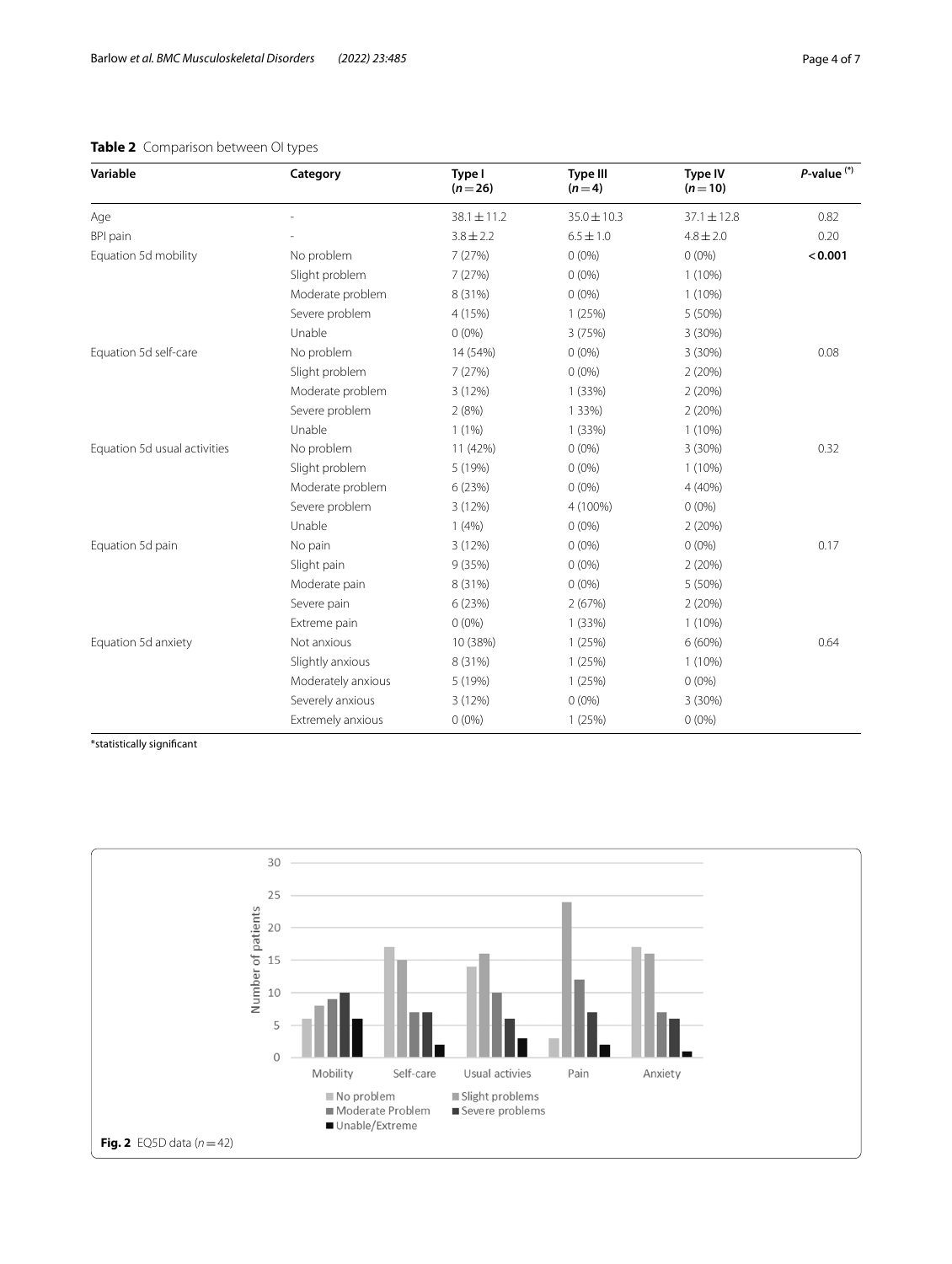14%  $(n=6)$  reported they were unable to mobilise or had severe problems with mobility and  $16\%$  ( $n=6$ ) of patients reported no problems with their mobility.

Of the patients who completed the EuroQoL EQ-5D-5L reported pain 37/42 (88%). Slight pain problems were reported by 26%  $(n=11)$  of patients and 33%  $(n=14)$ reported moderate pain problems. Severe or extreme pain was reported by 28% (*n*=12) of patients.

Of the completed measure just over half of the patients reported problems with managing self-care (52%, *n*=22), 16% (*n*=7) of patients reporting extreme to severe problems. However,  $40\%$  ( $n=17$ ) had no difficulties with self-care.

Regarding usual activities the data shows that 23% (*n*=10) had moderate problems carrying out their usual activities whilst 23% ( $n=10$ ) had severe or extreme/unable to carry out usual activities and 33% (*n*=14) did not report any difficulties with usual activities. Overall 54%  $(n=23)$  reported anxiety. Of those patients, 24%  $(n=10)$ reported slight problems, 14% (*n*=6) reported moderate problems and one patient reported severe problems.

## **Statistical fndings according to type of OI**

The EQ-5D-5L analysis suggest a statistically significant diference in mobility score between type I and IV patients  $(P=0.01)$ . The scores were higher for type 4 patients. 80% of type IV patients scored 4 or 5 on this scale, compared to only 15% of type I patients. See Table [2](#page-3-0).

There was also some evidence that type IV patients had higher EQ-5D-5L self-care scores, although the diference for this measure did not reach statistical signifcance  $(P=0.08)$ . None of the other EQ-5D-5L scores varied signifcantly between the two groups. See Table [2.](#page-3-0)

## **Therapy needs**

During the consultations, 70% of patients received therapy input which was either advice in clinic or an onward referral, Fig. [3.](#page-4-0) Half of the patients seen in clinic were referred to either physiotherapy, occupational therapy, social services or mental health services. Therapeutic advice was provided to 20%  $(n=10)$  of patients in clinic, all of which were classifed with Type I OI. A further 30%  $(n=15)$  of patients were referred to out-patient rehabilitation services at a tertiary centre. A single patient with Type IV OI was referred to a bespoke rehabilitation inpatient stay at the same centre and a further  $12\%$  ( $n=6$ ) of patients were referred to their local community therapy service. One patient required a social services referral and  $4\%$  ( $n=2$ ) consented to onward referral for mental health services. The physiotherapist in clinic liaised with a local therapy team on behalf of one patient.

## **Discussion**

The data collected from the multidisciplinary clinic demonstrates the high prevalence of MSK pain in adults with OI and the consequent effect on daily function. MSK pain at numerous joints in the body is a key feature reported by this adult population and the results demonstrate that there was no correlation between the type of OI, age and the pain reported. Over half of patients in clinic reported persistent pain according to the International Association for the Study of Pain (ISAP) defnition [[7](#page-6-6)] A health survey in 2017 by Versus Arthritis found 34% of the population in England were suffering from chronic pain and the most common cause for pain was MSK conditions  $[8]$  $[8]$ . This suggests that adults with OI have a higher rate of chronic pain than the general population. Despite the reporting of new fractures in clinic, the incidence of persistent

<span id="page-4-0"></span>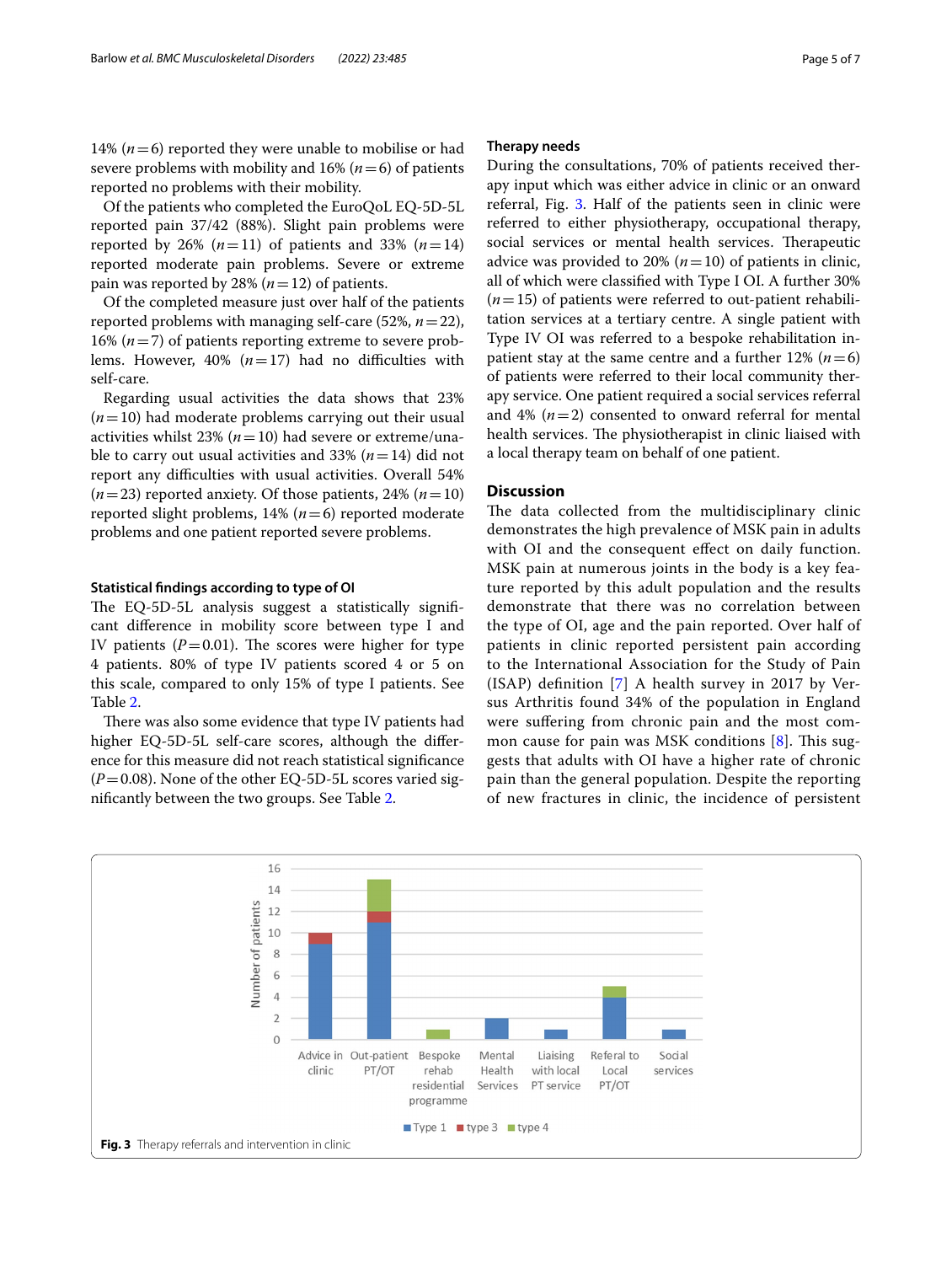pain cannot be fully explained by current fractures and this has been reported previously by Lafage-Proust & Courtois [\[9\]](#page-6-8).

It is widely understood that persistent pain adversely afects daily activities, physical and psychological health [[6\]](#page-6-5). In a study by Tosi et al. [[3\]](#page-6-2) 95% of respondents with OI reported that MSK disorders afected their quality of life. A recent study by Nijhuis et al. 2021 [[10\]](#page-6-9) also fnds that individuals with OI report pain as an important issue which impacts daily life, mobility, participation, work life and social relationships. The results from this study are in agreement with previous work, showing that that mobility, self-care and usual activity are impacted for over half of adults with OI who were seen in clinic. The signifcant diference in type IV mobility scores versus type I scores are not surprising as type IV OI is a physically more severe phenotype and clinically it is expected to afect their mobility. Despite a high percentage of patients experiencing pain and mobility difficulties, 60% of patients were still able to work or study (Table [1\)](#page-2-0).

The most prevalent site of pain was the spine which may be explained by a high prevalence of spinal deformity such as scoliosis or vertebral fractures in the OI population [[11](#page-6-10)]. Weight bearing joints in the lower extremity were also common as sites of pain and a study suggests joint instability and osteoarthritis can be a factor in these symptoms [\[12](#page-6-11)].

An interesting fnding was just over half of patients reported anxiety symptoms on the EQ-5D-5L demonstrating that adults with OI may also sufer with mental health conditions. A systematic review by Tsimicalis et al.  $2016$  [\[13](#page-6-12)] supports this finding. The review reported that depression scores varied widely between individuals with OI and some studies showed reduced mental health and emotional functioning compared to a normative population. There is a consensus that emotional wellbeing should be part of a comprehensive assessment for individuals with OI  $[10]$  $[10]$  $[10]$  which further supports the importance of a biopsychosocial approach when assessing and treating adults with OI in a clinic environment.

The physiotherapist in clinic was able to provide advice within the clinic setting for 20% of patients. Within the clinic the physiotherapist was able to make an onward referral to the most relevant service based on the assessment, including psychology, occupational therapy, social services, physiotherapy or bespoke rehabilitation at a tertiary centre. Managing MSK disorders and long-term conditions holistically, has been advocated to reduce the impact of an individual's disability and maximise their quality of life  $[14]$  $[14]$  $[14]$ . This cross sectional study demonstrates the need for multidisciplinary management in the adult population with OI which has long been established for children with OI.

## **Limitations**

This was a single centre study and data collection was curtailed as the clinic was suspended in March 2020 due to the Covid-19 pandemic. Due to this there was not enough data on type III OI patients to support statistical comparisons. Furthermore, incomplete data for outcome measures may have limited the results, this could be overcome if they were digital for any future studies in this area. We did not record the reasons or diagnosis of MSK pain as this was beyond the remit of this analysis but would be an interesting further study.

## **Conclusions**

This study highlights the high prevalence of MSK pain in adults with OI and the efect it has on their physical function and emotional wellbeing. The diverse needs of the adult OI population are demonstrated in terms of the wide variety of onward referrals required. Further work is required to understand the experiences of people with OI in accessing therapy services and their perceived therapy needs to support service design.

#### **Abbreviations**

OI: Osteogenesis Imperfecta; MSK: Musculoskeletal; MDT: Multidisciplinary team; ISAP: International Association for the Study of Pain; PT: Physiotherapy; OT: Occupational Therapy.

#### **Acknowledgements**

With thank to the research and innovation centre at the Royal National Orthopaedic Hospital for their support. Paul Bassett, Statsconsultancy Ltd. for supporting the statistical analysis

#### **Authors' contributions**

All authors have read and approved the manuscript. SB led on the study design, recruitment, data collection and the writing of the manuscript. LD assisted with data analysis and a major contributor in writing the manuscript. AJ was involved with the original grant application and the design of the study and has contributed to the writing of the manuscript. JB wrote the original grant application and has supported with data collection and analysis and majorly contributed to the writing of the manuscript. RK was involved with the original grant application and the design of the study and has contributed to the data collection and review of the manuscript. All authors read and approve the fnal manuscript.

#### **Authors' information**

Highly specialist physiotherapist in pain management and rehabilitation at the Royal National Orthopaedic Hospital, Brockley Hill, Stanmore, Middlesex HA7 4LP. Sophie.barlow3@nhs.net

#### **Funding**

This analysis was funded by the Brittle Bone society via a grant to support one therapists time one day a week.

#### **Availability of data and materials**

The datasets generated and analysed during the current study are not publicly available due recognisable personal data but are available from the corresponding author on reasonable request.